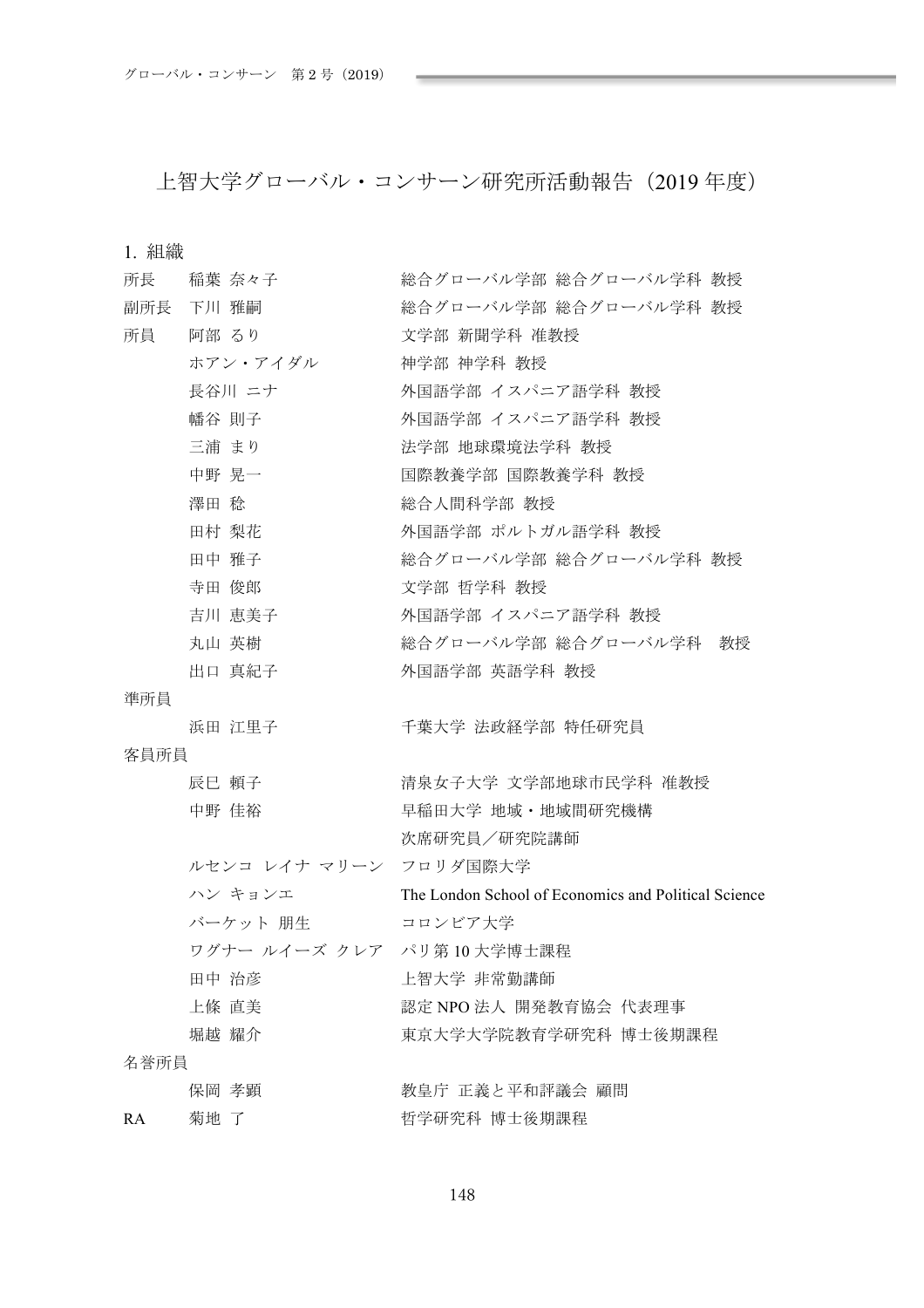## 2. 活動

※肩書等、当時のまま

# 「『労働と民主主義』«Quel statut du travailleur pour démocratiser la production?»」 シンポジウム「労働と民主主義」

講師:ベルナール・フリオ コメンテーター:小倉利丸 日時: 2019年5月9日 (木) 18:00-20:00 場所: 上智大学四谷キャンパス中央図書館9階 L911  $+$ 

# ドキュメンタリー・フィルム上映「La Sociale 民衆史からみるフランスの社会保障」 コメンテーター:ベルナール・フリオ

日時: 2019年5月10日 (金) 18:00-20:00 場所: 上智大学四谷キャンパス中央図書館9階 L911

## ソフィア哲学カフェ「平等」

日時: 2019年5月16日 (木) 17:30-19:00 進行:堀越耀介 (グローバル・コンサーン研究所客員所員) 場所:グローバル・コンサーン研究所

## 「中東アーティストが切り取るリアリティ––夜食住」

## 写真展「中東アーティストが切り取るリアリティ––衣食住」

写真家: シェブ・モハ 構成: Resala (現王園セヴィン·溝江由梨) 日時: 6 月 3 日 (月) ~6 月 23 日 (日) 場所: 上智大学四谷キャンパス中央図書館 1F展示スペース 協力: Resala、seeME  $+$ 

## 講演「アートでみる中東」

講師:現王園セヴィン 日時: 6月12日 (水) 17:20-19:00 場所: 上智大学四谷キャンパス紀尾井ビルB104 協力: Resala、seeME

## 「セクハラ・性暴力のないキャンパスへ 学生からの提言」

登壇者: 横井桃子/蔵内靖恵 (上智大学 Speak UP Sophia) 山本和奈 (国際基督教大学 Voice Up Japan)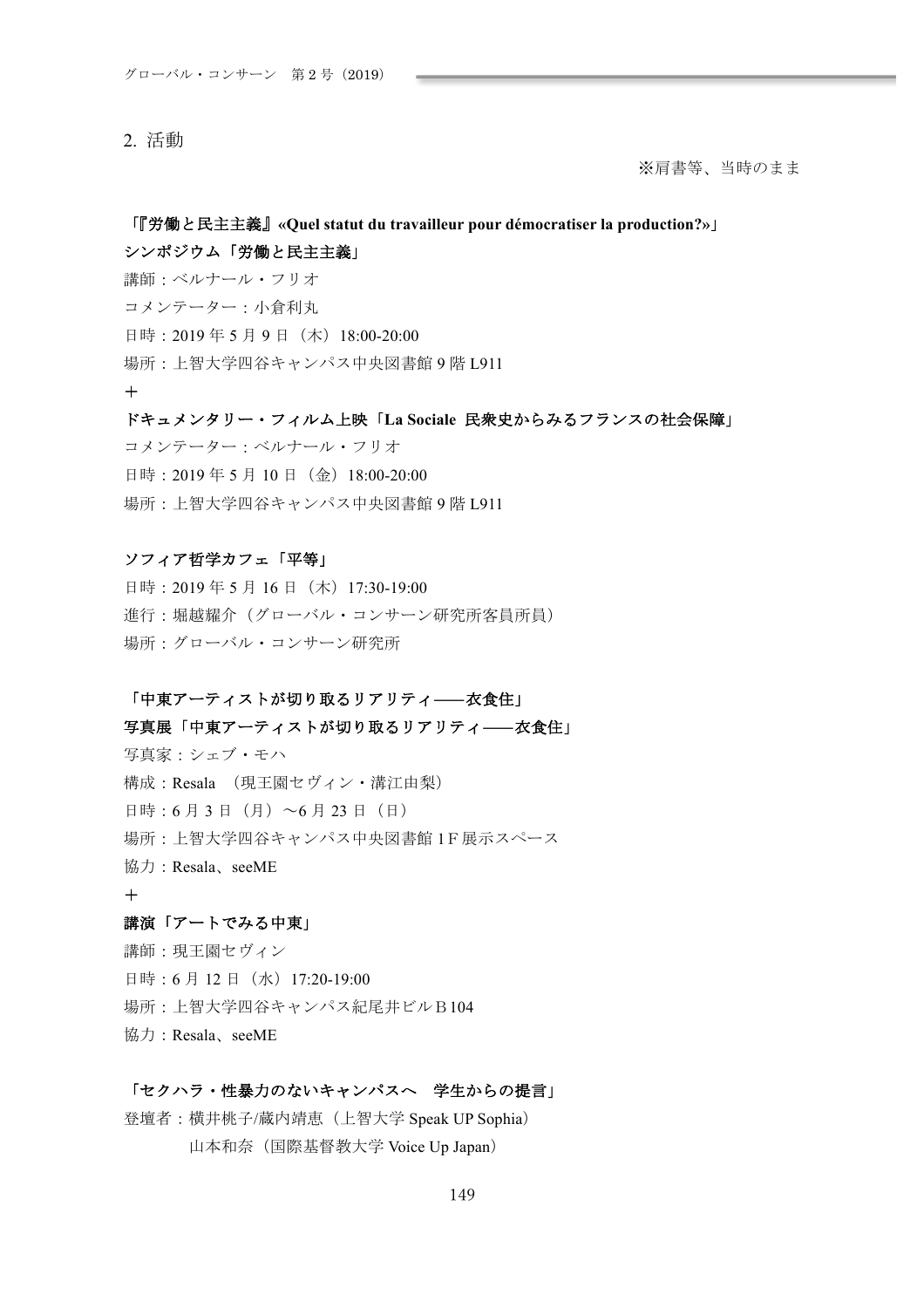パリ・ウマリ (一橋大学大学院 Voice Up Japan)

野島久嗣/戸谷知尋 (東京大学 Tottoko Gender Movement)

市川杏/中根未菜美(ビリーブキャンペーン@創価大学)

谷虹陽 (慶応義塾大学)

春藤優/ホン・ジウ (早稲田大学 shabel)

- ゲスト: 竹下郁子 (Business Insider Japan 記者)
- モデレーター:林香里(東京大学教授)

三浦まり (上智大学教授)

日時: 2019年6月20日 (木) 18:30-20:30

場所: 上智大学四谷キャンパス6号館 (ソフィア・タワー) 401 号室

#### JANTIP 共催セミナー

## 「人身売買は『自己責任』なのか?~外国人労働者·留学生、AV 出演強要、企業の取り組み」

登壇者:鳥井一平 (JNATIP 共同代表/移住者と連帯する全国ネットワーク代表理事) 岡恵(ぱっぷす~ポルノ被害と性暴力を考える会相談員) 杉本茂 (ANA ホールディングス株式会社 CSR 推進部マネージャー) 日時: 2019年7月9日 (火) 18:30-20:30 場所: ト智大学四谷キャンパス7号館14 階特別会議室 共催: 人身売買禁止ネットワーク (JNATIP)

## ソフィア哲学カフェ「自己責任」

進行:堀越耀介 (グローバル・コンサーン研究所客員所員) 日時: 2019年7月4日 (木) 17:30-19:00 場所:グローバル・コンサーン研究所

## JSPS「課題設定による先導的人文学·社会科学研究推進事業実社会対応プログラム」共催

# シンポジウム「外国につながる子どもたちの進路保障—小中学校の支援を経て高校、大学へ」

**挨拶・浮鳥とも子文部科学副大臣** 

報告・パネルディスカッション:三好圭(文部科学省)

森山玲子(大阪府立長吉高校)

鍛治致 (大阪成蹊大学)

#### 樋口直人 (徳島大学)

ファシリテーター:金光敏 ((特活) コリア NGO センター)

日時: 2019年7月5日 (金) 18:00-20:00

場所: ト智大学四谷キャンパス6号館410 教室

共催: JSPS「課題設定による先導的人文学・社会科学研究推進事業実社会対応プログラム」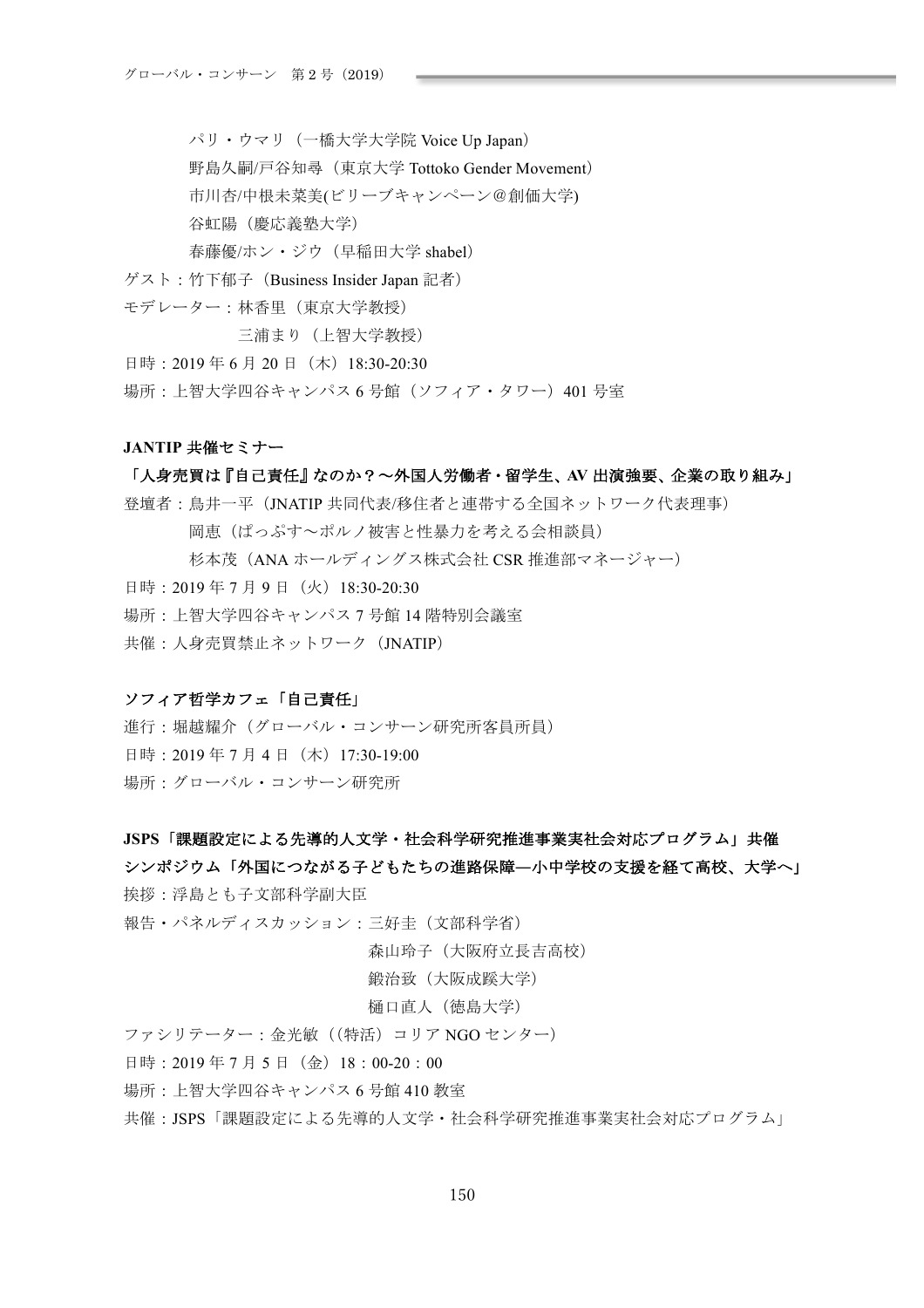## ソフィア哲学カフェ「平和」

進行:堀越耀介 (グローバル・コンサーン研究所客員所員) 日時: 2019年8月21日 (木) 17:30-19:00 場所:グローバル・コンサーン研究所

- NPO 法人移住者と連帯する全国ネットワーク+移住者の権利キャンペーン 2020「ここにいる **koko ni iru**| 賛同企画
- シンポジウム「学ぶ★働く移民女性たち」/ブックフェア+写真展「koko ni iru. 日本の移民」 シンポジウム「学ぶ\*働く移民女性たち」

パネリスト:戎香里菜 (フィリピン出身)

高山ユキ (ベトナム出身)

山崎パチャラー (タイ出身)

- 日時: 2019年11月16日 (土) 14:00-18:00
- 場所: 上智大学四谷キャンパス中央図書館 L-911

#### $+$

# プックフェア+写真展「koko ni iru. 日本の移民」

日時: 11 月 11 日~12 月 16 日

場所: 上智大学四谷キャンパス中央図書館 1F 展示スペース

## 特別公開講演会

### 「コロンビア辺境にみる和平合意後の新展開––エクアドルとの国境地域

#### トゥマコの現状から」

講演者:ドラ・バルガス (la Red Defendamos la Paz (和平擁護ネットワーク)) 日時: 2019年11月12日 (火) 18:00-20:00 場所: 上智大学四谷キャンパス6号館3階6-302 教室 主催:上智大学外国語学部イスパニア語学科 共催:グローバル・コンサーン研究所

## 女性に対する暴力撲滅の国際デー記念シンポジウム

## 「性加害を生まないためにできること~声をあげ、耳を傾ける~」

ゲスト・登壇者: 曄道佳明 (上智大学学長)

エーリン・フリーゲンリング (駐日アイスランド大使) 石川雅恵 (UN Women 日本事務所所長) 伊藤公雄(京都大学名誉教授、ホワイトリボン・キャンペーン共同代表) 出口真紀子 (上智大学外国語学部教授) 池永肇恵 (内閣府男女共同参画局長) 上智大学の学生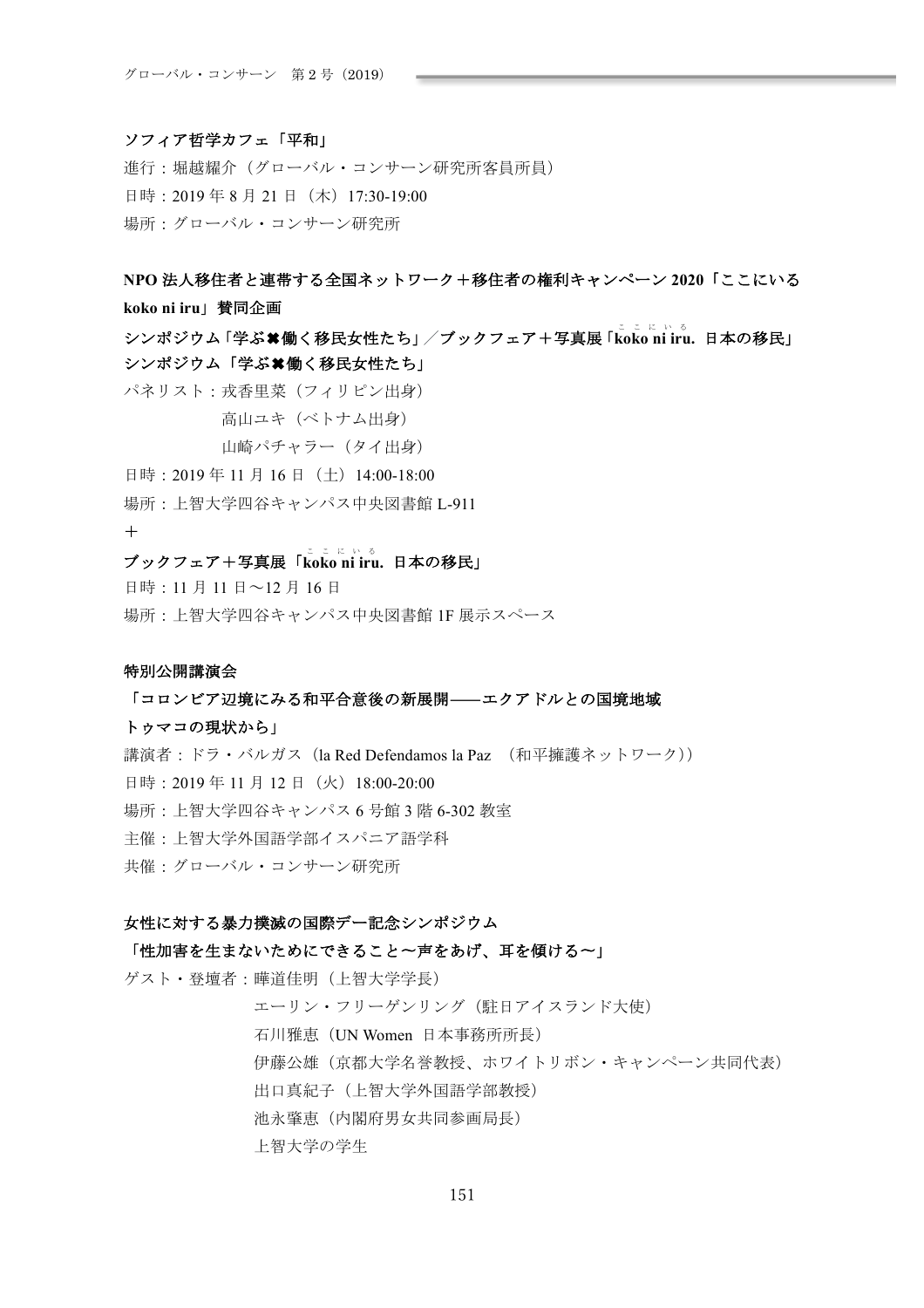三浦まり (上智大学法学部教授) 稲葉奈々子 (上智大学グローバル・コンサーン研究所所長) 司会:横井桃子 (上智大学総合グローバル学部4年)

## 協力: UN Women、Speak Up Sophia

日時: 2019年11月25日(月) 18:00~20:00

場所: 上智大学 6 号館 401 教室

## ジェンダー暴力と闘う16日間キャンペーン「声をあげよう!私たちのエンパワメント」

## **The Clothesline in Tokyo**

日時: 2019年11月25日 (月) ~12月10日 (火) 場所:上智大学四谷キャンパス中央図書館1階展示スペース 協力: モニカ・メイヤー

## Our Clothesline with Mónica Mayer

明日少女隊

在日メキシコ大使館

## $+$

## **Empowerment March**

日時: 2019年12月6日 (金) 場所: 上智大学四谷キャンパスメインストリート 協力: 明日少女隊

## 国際基督教大学社会科学研究所共催

# 第39回国際シンポジウム「移民二世の時代––不平等の克服に向けて」

# $\overline{X}$ <br> *入インイベント「*移民二世の時代–––不平等の克服に向けて」

基調講演:シンシア·フェリシアーノ (ワシントン大学セントルイス校)

マチュー·イシュー (フランス国立人口研究所)

- 報告: 樋口直人 (徳島大学)
	- オチャンテ 村井 ロサ メルセデス (桃山学院教育大学)
	- 小波津ホセ (宇都宮大学大学院博士課程)
	- ラファエラ·ヨシイ·オリバレス(東京大学大学院博士課程)
- 司会: 稲葉奈々子 (上智大学)
- 日時: 2019年12月14日 (十) 10:30-17:00
- 場所: 上智大学四ツ谷キャンパス2号館1702 教室
- 共催: 国際基督教大学社会科学研究所
- 協力:NPO法人移住者と連帯する全国ネットワーク

## $+$

## プレイベント・ワークショップ「社会関係資本と移民二世の学業達成」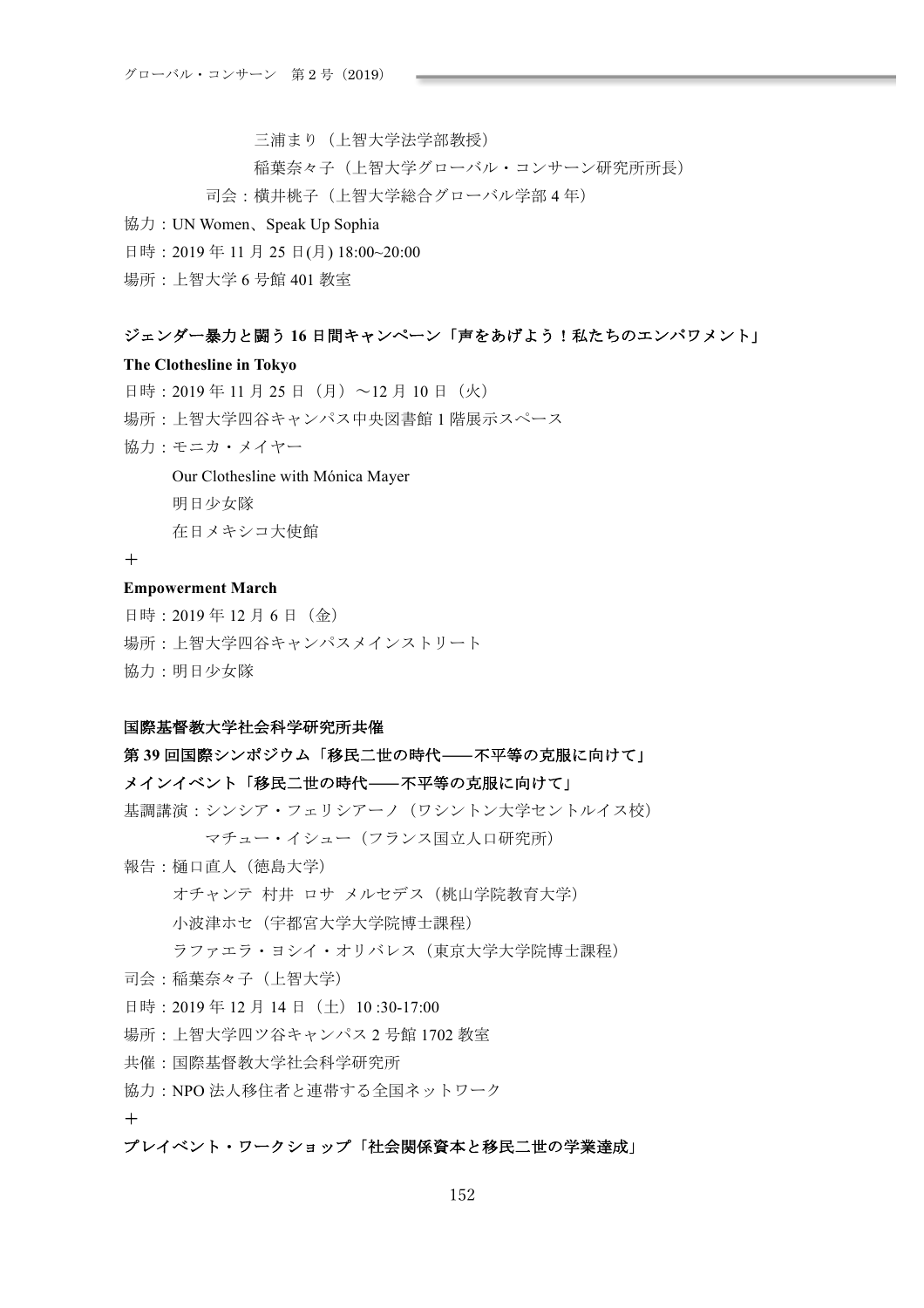- 報告:マチュー·イシュー (INED フランス国立人口研究所)
	- 長木ロベルト

稲葉奈々子 (上智大学)

- 司会: 稲葉奈々子
- 日時: 12 月 13 日 (金) 16:00-19:00
- 場所: 上智大学四谷キャンパス2号館1702 教室

## $+$

## アフターイベント・ワークショップ「移民二世とジェンダー」

報告:シンシア・フェリシアーノ (ワシントン大学セントルイス校)

山野上麻衣 (一橋大学大学院博士課程)

- 原めぐみ (和歌山工業高等専門学校)
- 司会: 髙谷幸 (大阪大学)
- 日時: 12月15日 (日) 15:00-18:00
- 場所: 上智大学四谷キャンパス2号館1702 教室
- 3. 全学共通科目「グローバル・コンサーンと平和の促進」 2019年度秋学期開講 (金曜日2限)

第二次世界大戦後70年以上経った現在でも、紛争や暴力は一向になくならず、格差はますま す広がり、人権侵害や環境破壊といった問題が山積している。平和の実現には、身体に危害が 及ぶ暴力だけでなく、貧困など人びとが尊厳を守られない状態、すなわち「構造的暴力」のな い世界を目指す必要がある。この講義は、思想、構造、政治、人権といった角度から、暴力の ない状態を創り出すための国境を越えた取り組みや、連帯の意義について考える。定員 150 名。

| 1. 導入およびグローバル・コンサーン研究所紹介 | ホアン・アイダル (神学部)      |
|--------------------------|---------------------|
| 2. 現代思想と平和               | ホアン・アイダル (神学部)      |
| 3. カトリック思想と平和            | 小山英之 (神学部)          |
| 4. 環境と和解                 | 吉川まみ(神学部)           |
| 5. 国境を越える社会運動            | 稲葉奈々子(総合グローバル学部)    |
| 6. 開発と人権:コロンビアのケース       | 幡谷則子(外国語学部イスパニア語学科) |
| 7. 軍事主義とジェンダー:           |                     |
| 日本軍「慰安婦」問題を学ぶ意味          | 田中雅子(総合グローバル学部)     |
| 8. 日本の公教育における            |                     |
| グローバル化とナショナリズム           | 澤田稔 (総合人間科学部)       |
| 9. 教育の多様性                | 丸山英樹 (総合グローバル学部)    |
| 10. トルコにおける「民主化」とクルド問題   | 阿部るり(文学部新聞学科)       |
|                          |                     |